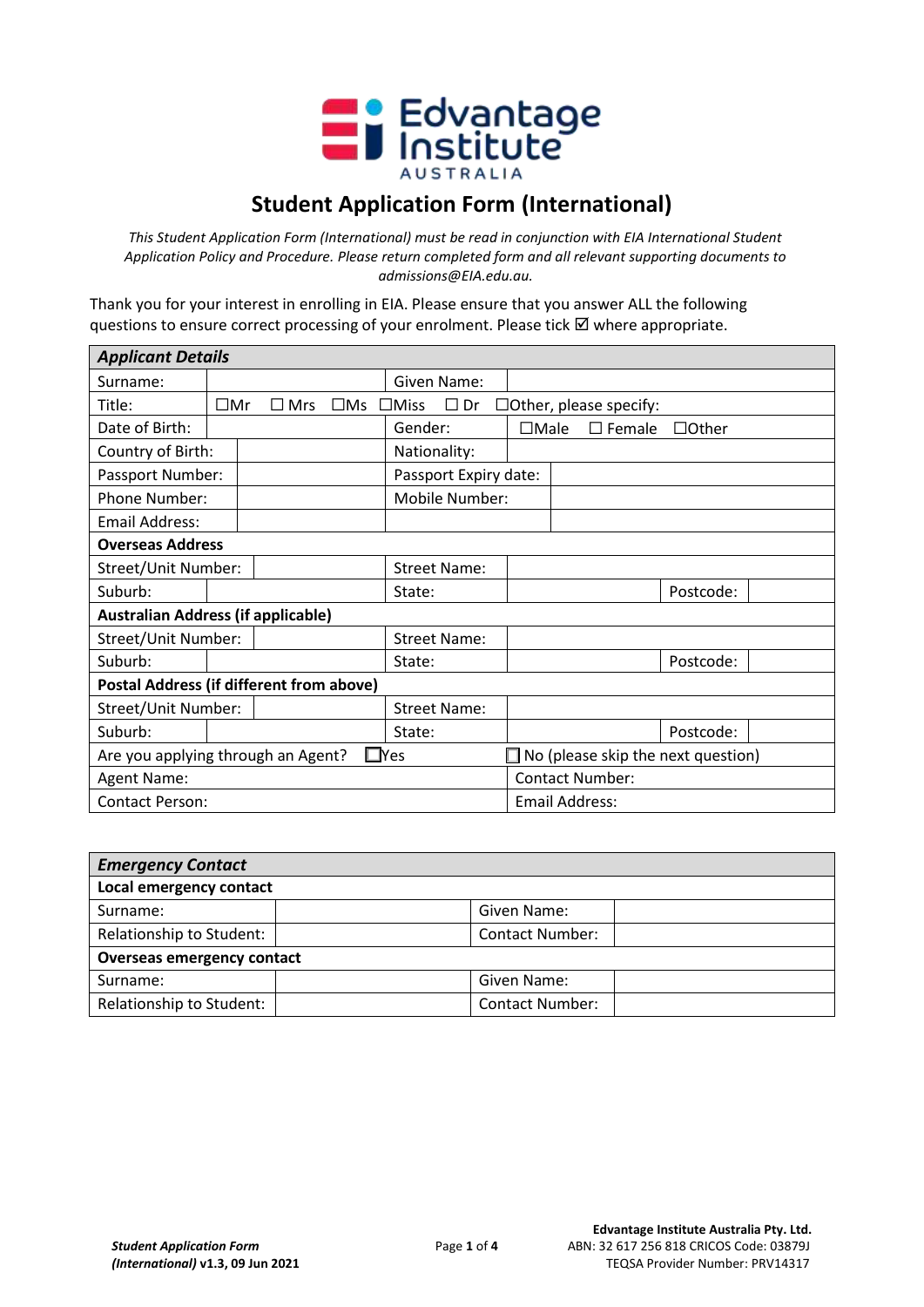

## **Are you currently studying with another provider in Australia?**

| $\Box$ Yes (please complete the section Studying with Another Provider in Australia) | $\Box$ No |
|--------------------------------------------------------------------------------------|-----------|
|                                                                                      |           |

| <b>Studying with Another Provider in Australia</b>                                                                                                                                                                                                                    |                           |            |                    |
|-----------------------------------------------------------------------------------------------------------------------------------------------------------------------------------------------------------------------------------------------------------------------|---------------------------|------------|--------------------|
| Current visa type:                                                                                                                                                                                                                                                    | Current visa expiry date: |            |                    |
| Name of the provider:                                                                                                                                                                                                                                                 |                           |            |                    |
| Course/Qualification undertaking: _________                                                                                                                                                                                                                           |                           |            |                    |
| Estimated finish date of the course:                                                                                                                                                                                                                                  |                           |            |                    |
| Please provide all CoEs, issued by the current provider                                                                                                                                                                                                               |                           |            |                    |
| Do you plan to leave your current provider prior the completion of your course/qualification?<br>$\square$ Yes<br>⊟ No                                                                                                                                                |                           |            |                    |
| If yes, please provide the reason for leaving:                                                                                                                                                                                                                        |                           |            |                    |
| Please note: if you will not complete six (6) months study in your principle course with your current<br>provider prior to the commencement of your study at EIA, you will need to apply for a Release from<br>your current provider and present the evidence to EIA. |                           |            |                    |
| Do you currently have a valid Overseas Student Health Cover (OHSC)?                                                                                                                                                                                                   |                           | $\Box$ Yes | $\vert$ $\vert$ No |
| Do you want EIA to arrange your Overseas Student Health Cover (OHSC)?                                                                                                                                                                                                 |                           | Yes        | Nο                 |

| <b>English Proficiency, Academic History and Other Requirements</b> |                                                                                                                                                 |  |  |  |  |
|---------------------------------------------------------------------|-------------------------------------------------------------------------------------------------------------------------------------------------|--|--|--|--|
|                                                                     | <b>English proficiency</b>                                                                                                                      |  |  |  |  |
| Main language<br>spoken at home:                                    | $\Box$ English only<br>$\Box$ Other, please specify:                                                                                            |  |  |  |  |
| Your level of                                                       | $\Box$ I am a native English speaker                                                                                                            |  |  |  |  |
| English<br>proficiency:                                             | $\Box$ I have completed an international recognised English test in the last 2 years.<br>Please circle the type of test and provide the result: |  |  |  |  |
|                                                                     | IELTS / TOEFL / PTE/                                                                                                                            |  |  |  |  |
|                                                                     | Speaking: _______Listening: _______ Writing: _______ Reading: _______                                                                           |  |  |  |  |
|                                                                     | $\Box$ I have been learning a course delivered in English in the last 2 years (please<br>provide evidence)                                      |  |  |  |  |
|                                                                     | $\Box$ I have completed an ELICOS course in Australia (please provide evidence)                                                                 |  |  |  |  |
| <b>Academic History</b>                                             |                                                                                                                                                 |  |  |  |  |
| What is the highest level of education you have achieved?           |                                                                                                                                                 |  |  |  |  |
| Diploma<br>□High School (or equivalent to Australian Year 12)       |                                                                                                                                                 |  |  |  |  |
| Advanced Diploma<br>Bachelor's degree                               |                                                                                                                                                 |  |  |  |  |
| $\Box$ Master's degree                                              |                                                                                                                                                 |  |  |  |  |
| $\Box$ Other, please specify:                                       |                                                                                                                                                 |  |  |  |  |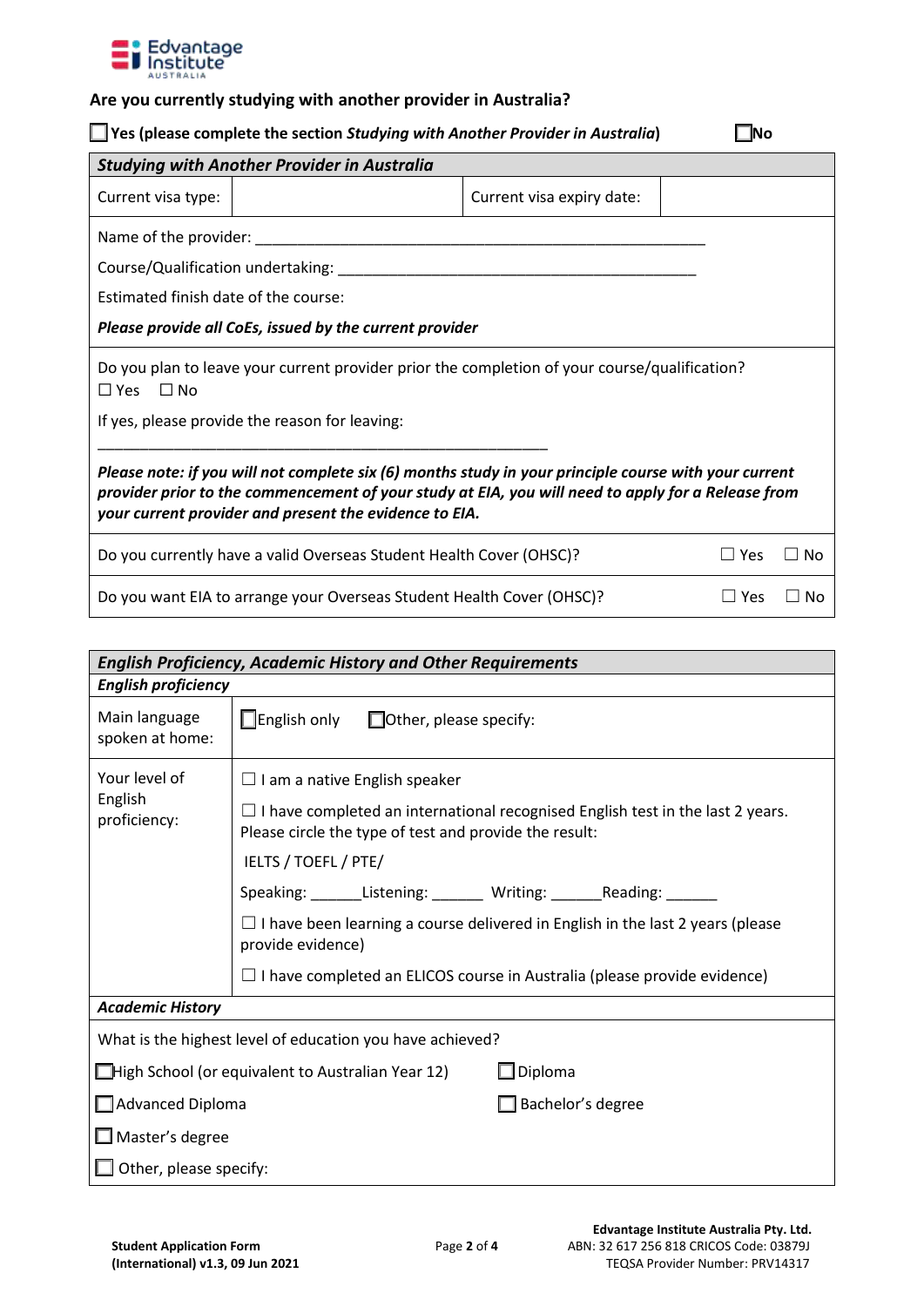

| Please list all secondary and post-secondary programs/courses in which you have been enrolled:                                                                                         |                                          |                                                                                                                                                                                                    |                              |                                |
|----------------------------------------------------------------------------------------------------------------------------------------------------------------------------------------|------------------------------------------|----------------------------------------------------------------------------------------------------------------------------------------------------------------------------------------------------|------------------------------|--------------------------------|
| Course/Award<br>e.g. A levels, HSC                                                                                                                                                     | Institution<br>e.g. CIC higher education | Country, State<br>e.g. Australia,<br>Victoria                                                                                                                                                      | Year<br>started<br>e.g. 2018 | Year<br>completed<br>e.g. 2019 |
|                                                                                                                                                                                        |                                          |                                                                                                                                                                                                    |                              |                                |
| Have you been excluded/ cancelled (or are you facing a cancellation) from a course on academic or other<br>ground?<br>$\Box$ Yes (Please attach the relevant evidence/documents)<br>No |                                          |                                                                                                                                                                                                    |                              |                                |
| <b>Other Requirements</b>                                                                                                                                                              |                                          |                                                                                                                                                                                                    |                              |                                |
| Do you consider yourself to have a disability,<br>impairment or long-term condition that may impact                                                                                    |                                          | Yes, please specify                                                                                                                                                                                |                              |                                |
| on your learning?                                                                                                                                                                      |                                          | No                                                                                                                                                                                                 |                              |                                |
| Do you require additional support from EIA as a result<br>of this disability, impairment or long-term condition?                                                                       |                                          | <b>No</b><br>H<br>$\Box$ Yes, please specify:<br>Please fill out the Academic Skills and Welfare<br>Support Services Registration Form so that we<br>can provide the appropriate services that you |                              |                                |
|                                                                                                                                                                                        |                                          | need for your study at EIA.                                                                                                                                                                        |                              |                                |

| <b>Course</b>                                          |                                                       |  |
|--------------------------------------------------------|-------------------------------------------------------|--|
| $\Box$ Bachelor of Marketing                           | $\Box$ minor in Digital Business                      |  |
| (CRICOS Course Code: 103141H)                          | ⊿no minor                                             |  |
| Undergraduate Certificate in Business                  |                                                       |  |
| □Semester 1 □ Semester 2 □ Semester 3<br>Commencement: | Year:                                                 |  |
| Do you wish to apply for Credit Transfer/RPL?          | $\Box$ Yes (A separate process is required) $\Box$ No |  |

| <b>Visa Refusal</b>                                                                                                                                                                            |                                                |
|------------------------------------------------------------------------------------------------------------------------------------------------------------------------------------------------|------------------------------------------------|
| Have you or any of your immediate family member previously had a visa<br>application rejected or cancelled or have you/ they overstayed your/their<br>visit in Australia or any other country? | $\Box$ Yes, please attach details<br>$\Box$ No |

| How did you hear from us?                                                          |                           |  |
|------------------------------------------------------------------------------------|---------------------------|--|
| $\Box$ Education exhibition $\Box$ Magazine or newspaper $\Box$ Friend or relative | $\Box$ Digital/online ads |  |
| $\Box$ EIA education agent/representative:                                         |                           |  |
| $\Box$ Internet search                                                             |                           |  |
| $\Box$ Social media, please provide the name of the social media channel           |                           |  |